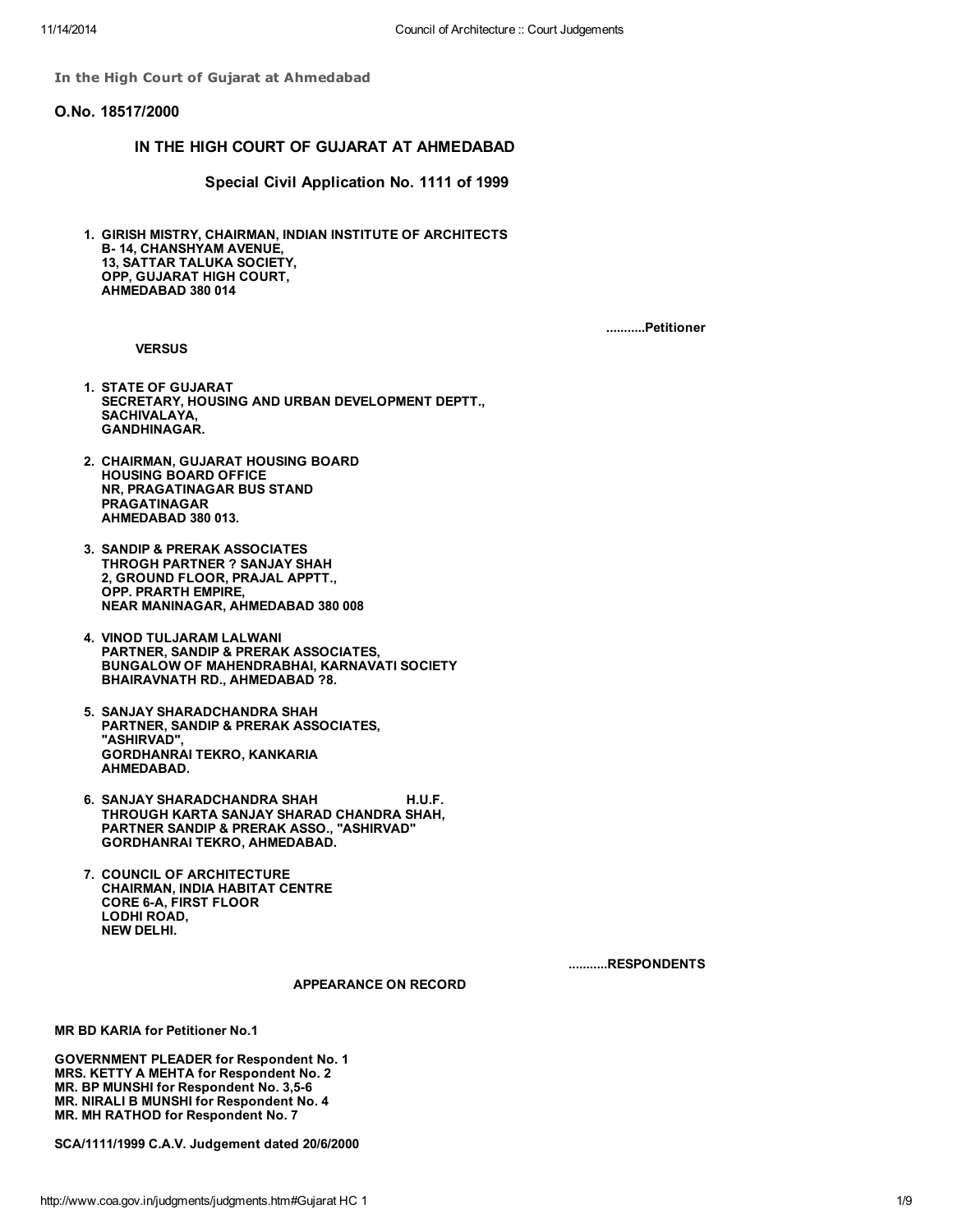### IN THE HIGH COURT OF GUJARAT AT AHMEDABAD

## SPECIAL CIVIL APPLICATION No 1111 of 1999

#### with

## CIVIL APPLICATION NO. 12021 OF 1999

### with

# CIVIL APPLICATION NO. 1927 OF 2000

For Approval and Signature:

### Hon'ble CHIEF JUSTICE MR. DM DHARMADHIKARI; Sd/-

and

Hon'ble MR. JUSTICE B.C.PATEL; Sd/-

| 1. | Whether Reporters of Local Papers may be allowed<br>to see the judgements?                                                                               | YES |
|----|----------------------------------------------------------------------------------------------------------------------------------------------------------|-----|
| 2. | To be referred to the Reporter or not?                                                                                                                   | YES |
| 3. | Whether their Lordships wish to see the fair copy                                                                                                        |     |
| 4. | Whether this case involves a substantial question<br>of law as to the interpretation of the Constitution<br>of India, 1950 of any Order made thereunder? | NO. |
|    | Whether it is to be circulated to the Civil Judge?                                                                                                       | NO  |

 $\mathcal{L}_\mathcal{L} = \{ \mathcal{L}_\mathcal{L} = \{ \mathcal{L}_\mathcal{L} = \{ \mathcal{L}_\mathcal{L} = \{ \mathcal{L}_\mathcal{L} = \{ \mathcal{L}_\mathcal{L} = \{ \mathcal{L}_\mathcal{L} = \{ \mathcal{L}_\mathcal{L} = \{ \mathcal{L}_\mathcal{L} = \{ \mathcal{L}_\mathcal{L} = \{ \mathcal{L}_\mathcal{L} = \{ \mathcal{L}_\mathcal{L} = \{ \mathcal{L}_\mathcal{L} = \{ \mathcal{L}_\mathcal{L} = \{ \mathcal{L}_\mathcal{$ 

### GIRISH MISTRY,CHAIRMAN, INDIAN INSTITUTE OF ARCHITECTS Versus STATE OF

\_\_\_\_\_\_\_\_\_\_\_\_\_\_\_\_\_\_\_\_\_\_\_\_\_\_\_\_\_\_\_\_\_\_\_\_\_\_\_\_\_\_\_\_\_\_\_\_\_\_\_\_\_\_\_\_\_\_\_\_\_\_\_\_\_\_\_\_\_\_\_\_\_\_\_\_\_\_\_\_\_\_\_\_\_\_\_\_\_\_\_\_\_\_\_

#### $\textsf{GUJARAT}\xspace_\textsf{u}$ Appearance:

## 1. Special Civil Application No. 1111 of 1999 & Civil Application No. 1927 of 2000

MR B.J. SHELAT FOR MR. BD KARIA for Petitioner MR S.K. PATEL, AGP, for Respondent No. 1 MRS KETTY A MEHTA for Respondent No. 2 MR B.P. TANNA for MR. BP MUNSHI for Respondent no. 3, 5 & 6 MS NIRALI B MUNSHI for Respondent No. 4 MR MH RATHOD for Respondent No. 7

## Civil Application No. 12021 of 1999

MR A.K. CLERK for the applicant

MR. B.D. KARIA for the Respondent

 $\_$  ,  $\_$  ,  $\_$  ,  $\_$  ,  $\_$  ,  $\_$  ,  $\_$  ,  $\_$  ,  $\_$  ,  $\_$  ,  $\_$  ,  $\_$  ,  $\_$  ,  $\_$  ,  $\_$  ,  $\_$  ,  $\_$  ,  $\_$  ,  $\_$  ,  $\_$  ,  $\_$  ,  $\_$  ,  $\_$  ,  $\_$  ,  $\_$  ,  $\_$  ,  $\_$  ,  $\_$  ,  $\_$  ,  $\_$  ,  $\_$  ,  $\_$  ,  $\_$  ,  $\_$  ,  $\_$  ,  $\_$  ,  $\_$  , CORAM : CHIEF JUSTICE MR DM DHARMADHIKARI and MR. JUSTICE B.C. PATEL

Date of decision: 20/06/2000

C.A.V. JUGEMENT (Per B.C. Patel, J)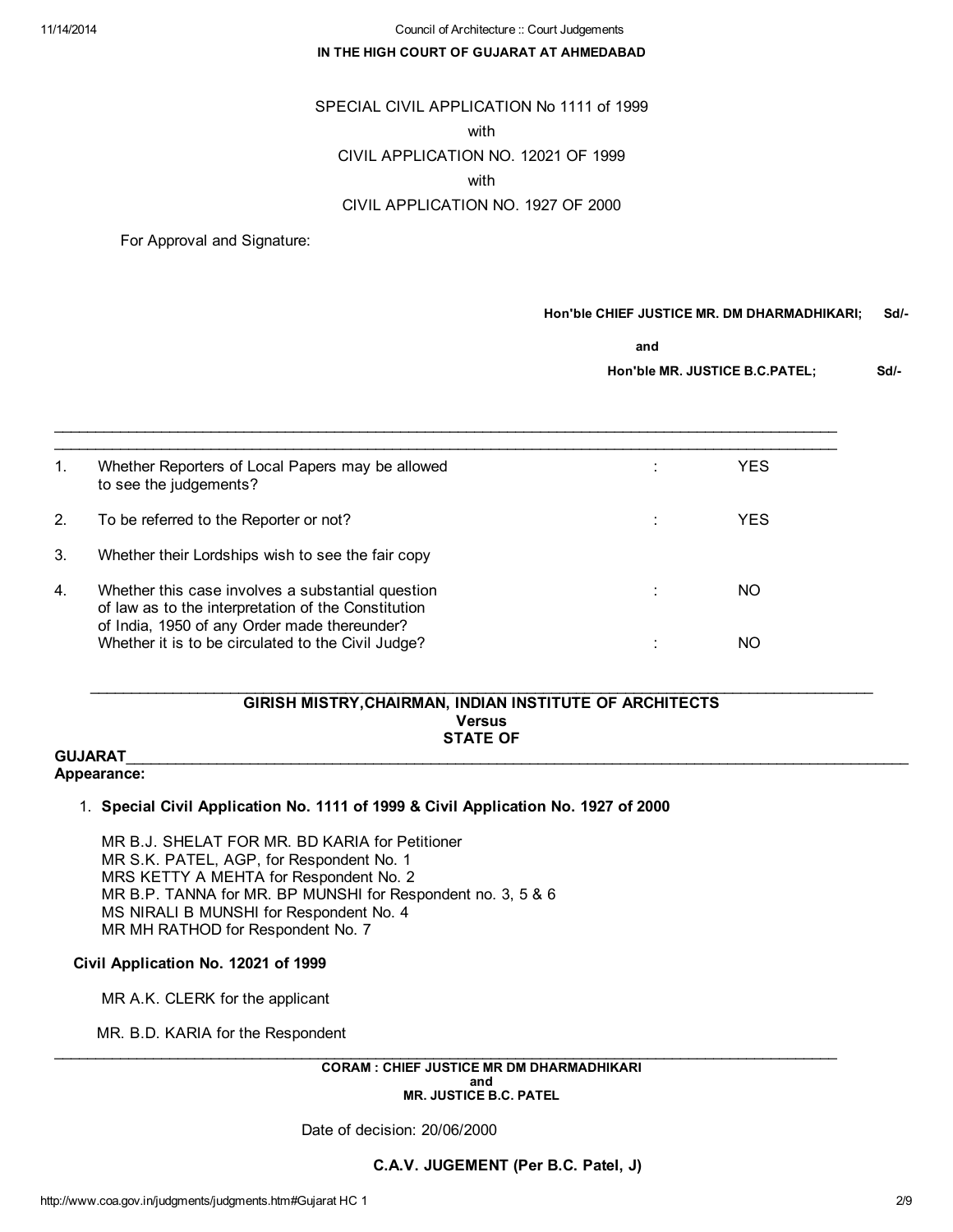By way of this Public Interest Litigation the Petitioner, the Chairman of the Indian Institute of Architects, Gujarat Chapter, Ahmedabad, has moved this court for quashing and setting aside the agreement entered into between the respondent, Gujarat Housing Board and respondent No. 3 Sandip & Prerak Associates claiming to be the reputed Architectural Consultancy Firm.

2. Short facts which are relevant to dispose of this petition are as under:

3 The Architects Act, 1972 (hereinafter referred to as ?the Architects Act?) has been enacted by the Parliament which provides for Council of Architects, President and Vice-President of Council, Finances of Council, Recognition of qualifications granted by authorities in India, Recognition of architectural qualifications granted by authorities in foreign countries, effect of recognition, Minimum standard of architectural education and Professional conduct etc. Chapter III refers to Registration of Architects. Chapter III provides for preparation and maintenance of register, qualification for entry in register, procedure for subsequent registration, removal from register, procedure in inquiries relating to miscouduct, effect of registration. In chapter IV provisions are made including that of prohibition against use of title and cognizance of an offence.

4. According to the Architects Act, as architect is a person whose name is for the time being entered in the register. Person possessing minimum standard of architectural education required for granting qualifications by Institutions in the India can be enrolled as an architect in the register maintained under the Act. It is for the Council to prescribe minimum standard of architectural education. Section 37 of the Architects Act prohibits use of title unless he is a registered architect. Section 37 of the Architects Act being relevant is reproduced hereunder :-

## "Prohibition against use of title ? (1) After the expiry of one year from the date appointed under sub-section (2) of Section 24. No person other than a registered architect, or a firm of architects shall use the title and style of architect:

Provided that the provisions of this section shall not apply to :

(a) Practice of the profession of an architect by a person designated as a "landscape architect" or "naval architect";

(b) a person who, carrying on the profession of an architect in any country outside India, undertakes the function as a consultant or designer in India for a specific project with the prior permission of the Central Government.

Explanation ? for the purposes of clause (a) -

(i) "Landscape architect" means a person who deal with the design of open spaces relating to plants, trees and landscape;

(ii) "Naval architect" means an architect who deals with design and construction of ships.

(2) If any person contravenes the provisions of sub-section (1), he shall be punishable on first conviction with fine which may extend to five hundred rupees and on any subsequent conviction with imprisonment which may extend to six months or with fine not exceeding one thousand rupees or with both."

5. From the aforesaid provisions it is clear that a firm of architects can use title if all the partners are architects and not otherwise. For a firm which is introducing itself as a firm of architects, all its partners must be architects under the Act. If a person is not a architect, he cannot be introduced as a partner to the firm of architects and such person cannot be introduced as an architect. Like the legal profession, medical profession and Chartered Accountants, for the architects, Architects Act prescribes qualification, entry of name in the register, removal of name from the register and procedure in inquiries relating to misconduct. The legislature considering the fact that the architects are engaged in profession and not in business, has enacted the Architects Act with a view to maintain standards of architects and to protect the dignity of architects. The petitioner in the capacity as the Chairman of Gujarat Chapter of Indian Institute of Architects, submitted that the national body of Architectural professionals has 15000 members while the Gujarat Chapter of Indian Institute of Architects has about 600 members. He being interested to uphold and maintain standards and status of practising Architects in Gujarat in accordance with the provisions of the Architects Act and the rules and regulations framed thereunder, has thought it fit to file the petition and to point out the illegalities and gross irregularities committed by the respondents.

6. Respondent No. 2 is the Chairman of the Gujarat Housing Board which is duly constituted under the provisions contained in Gujarat Housing Board Act. 1961 and the Board took a decision to appoint private architects for its project at Gotha Housing Township worth Rs. 230 crores in 43 hectors of land at Gotha village, touching the border of Ahmedabad. It is averred in the petition that the decision to appoint private architects was taken by the Housing Board and to pay Consultancy charges of about Rs. 10 crores to respondent Nos. 3 to 6.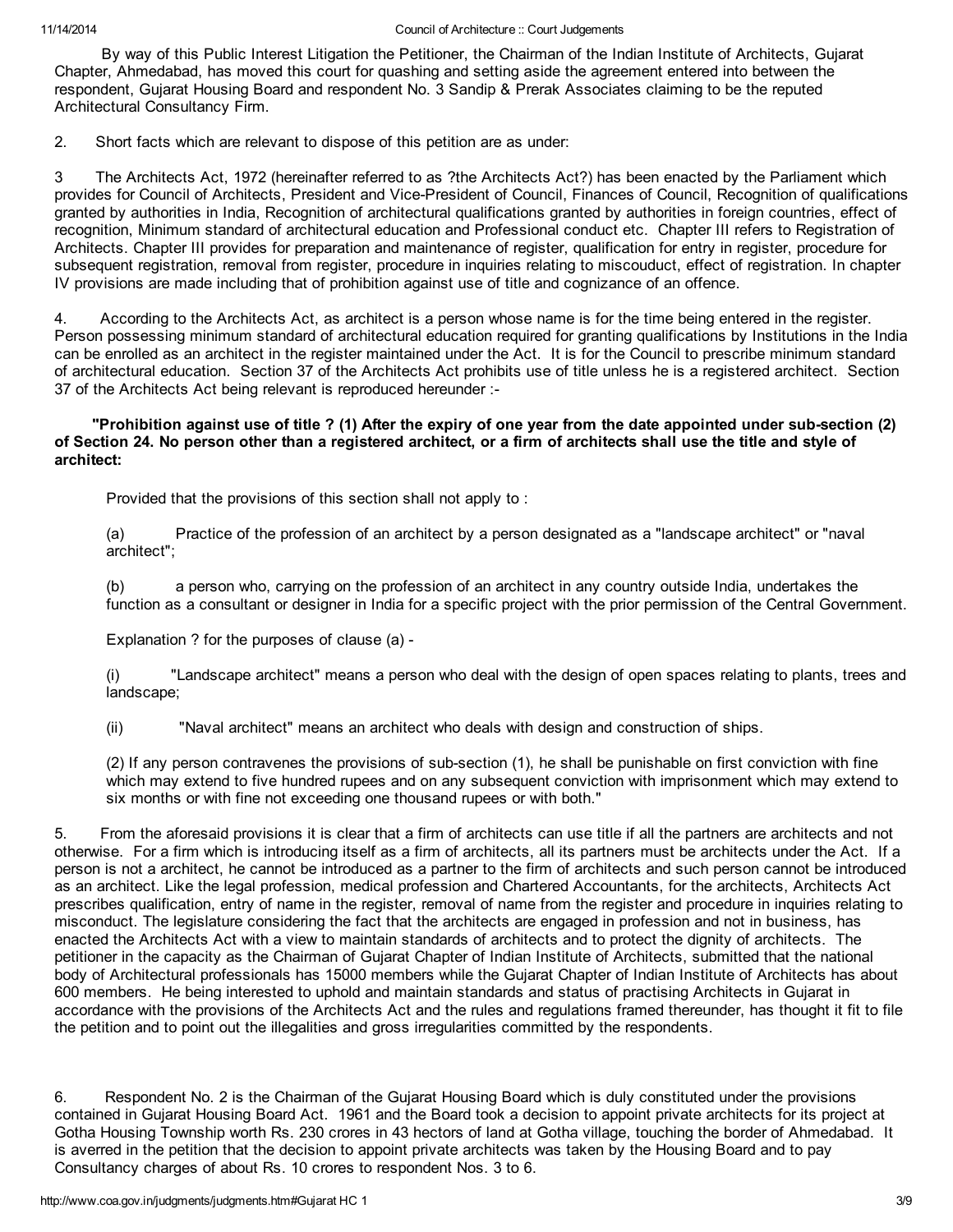7. Respondent No. 3 is a partnership firm carrying on business in the name and style of M/s. Sandip & Prerak Associates which has its office at Prajal Apartments, opp.Prarth Empire, Near Maninagar Police Station, Maninagar, Ahmedabad. The said firm has three partners, namely, respondent Nos. 4, 5 and 6.Respondent no 4 V.T. Lalwani, is an architect, whose name appears in the register of the Architects.Respondent No. 5 is an Engineer having a diploma in Engineering while respondent No.6 is HUF of respondent No.5. Respondent No. 5 is a karta of the said HUF.It is pointed out in the petition that respondent No. 4 V.T. Lalwani?s share in the firm is 2% and the HUF of Sanjay Sharadchandra Shah?s share is 70%. An agreement was executed by and between partners respondent Nos. 4, 5 and 6 of respondent No. 3, a parternship firm, on 1.4.1997.Clause (3) of the agreement refers to the object of the firm. Reading the same it appears that respondent No. 3 is to be considered as a sister/secondary concern of M/s. Sanjay Shah and Associates. Respondent No. 3 shall carry out the business of Architectural, Civil, Engineering, Planning and Designing etc.of Government, Semi Government, Public Sector or Private Trust or Private Properties.It will purchase the land, orgnize it and construct, houses for sale.Over and above this, if any other business is required to be carried out with the consent of the partners, the same shall be carried out. In clause (7) there is a reference to working partners and the amounts to be paid as per book profits in accordance with Section 40(b) of the Income-tax Act, 1961.Respondent No. 4 is referred as working partner who is closely associated with Sanjay Shah and Associates and he has a registration certificate issued by the Indian Institute of Architects bearing registration No. C/A 15657.For the purpose of license/identification, registration number of architect is required. The said registration certificate and its registration number shall be used as authorised registered number. Thus, for the purpose of identification, registration and use of the registration number of respondent No. 4 is considered as legitimate registered number of the firm and respondent No. 4 has agreed to allow the use of such number in favour of the partnership firm.

8. So far as the work is concerned, it is clear that only other partners were authorised to deal.It is only that Sanjay Sharadchandra Shah was authorised to present the bills, to receive payment, to appoint advisers,to prepare, accept and finalise details of the plans, to take a decision, to enter into an agreement, to offer or to accept or reject offer, to give public advertisement, to appoint staff or to cancel appointment of the staff, to appoint contractor, to accept bills, to finalise bills and to take a decision in this behalf and to do all other act for carrying out the object of the firm.Respondent No. 5, Sanjay Sharadchandra Shah was authorised to deal on behalf of the firm.Reading the agreement, it clearly appears that respondent No. 4 V.T. Lalawani was not required to do anything except to permit the use of his registration number by getting 2% of the book profits of the firm.

9. Clause (10) of the agreement indicates that all accounts shall be operated only by Sanjay or Sharadchandra Rajnikant Shah.

10. Clause (16) of the agreement refers to the service of registered architect Harishbhai C. Parikh who is rendering his service since 1984.In case of need to experts? services, clause (16) of the agreement is required to be referred.It is specifically stated that services of registered Architect Harishbhai C.Parikh are availed of by the firm as well as sister concern since 1984.Registration number of the said architect is used wherever and whenever required with his consent for which agreement is also executed.Thus services of respondent No. 4 were only for a limited purpose of using his registration number and no further.Thus, it is clear that the agreement is sham agreement executed only with a view to use the name of respondent No. 4 as architect and to introduce the firm as firm of architects.

11. On 5.2.1998 all the partners of the firm executed Power of Attorney in favour of Sanjay Sharadchandra Shah and thus on behalf of firm, respondent No. 5 was required to sign.On 5.2.1998 as agreement was executed between respondent No. 3 and 4 in connection with Gujarat Housing Board, Gotha Township. In that document respondent No. 4, authorised partnership firm to use his registration number and licence wherever and whenever is required and the same shall be considered as a registration number and licence in favour of the partnership firm.The partnership firm was registered on 13.2.1998 with the Registrar of firms, Ahmedabad City.The petitioner has placed on record all the documents which are referred to hereinabove.

12. Gujarat Housing Board published an advertisement in English daily of Western Times (evening circulation only) dated 18.1.1997 inviting applications for empanelment of architectural consultants. This newspaper has only evening edition.The last date for ollecting application forms was fixed as 29.1.1997 while the last date for submitting application forms was fixed as 5.2.1997.The advertisement which is placed on record, if read, it becomes clear that the Housing Board invited applications for pre-qualifications to appoint panel of Architectural Consultancy Firm for its project.It invited applications from reputed architectural consultancy firms interested for pre-qualification.It appears that five applications were received by the Board and marks were awarded as indicated in para 7 of the petition.Respondent No. 3 firm was given third rank (56 marks) on the basis of assessments. The petitioner has obtained comparative statement for pre-qualification of Architects Firms which is placed on record at Annexure-C.It is pointed out in the petition that respondent No. 3 firm made a tall claim of practising as architects since 10 years in its application while in fact, respondent No. 3 firm commenced its business on 18.1.1997 which fact cannot be denied.In assessing and evaluating status of the applicant firm, marks were to be assigned at the rate of one mark in term of each year of practice subject to maximum of 10 marks.Respondent No. 3 has been given 10 marks as per its claim of practice for 10 years.On behalf of the petitioners it is pointed out that this is utterly incorrect and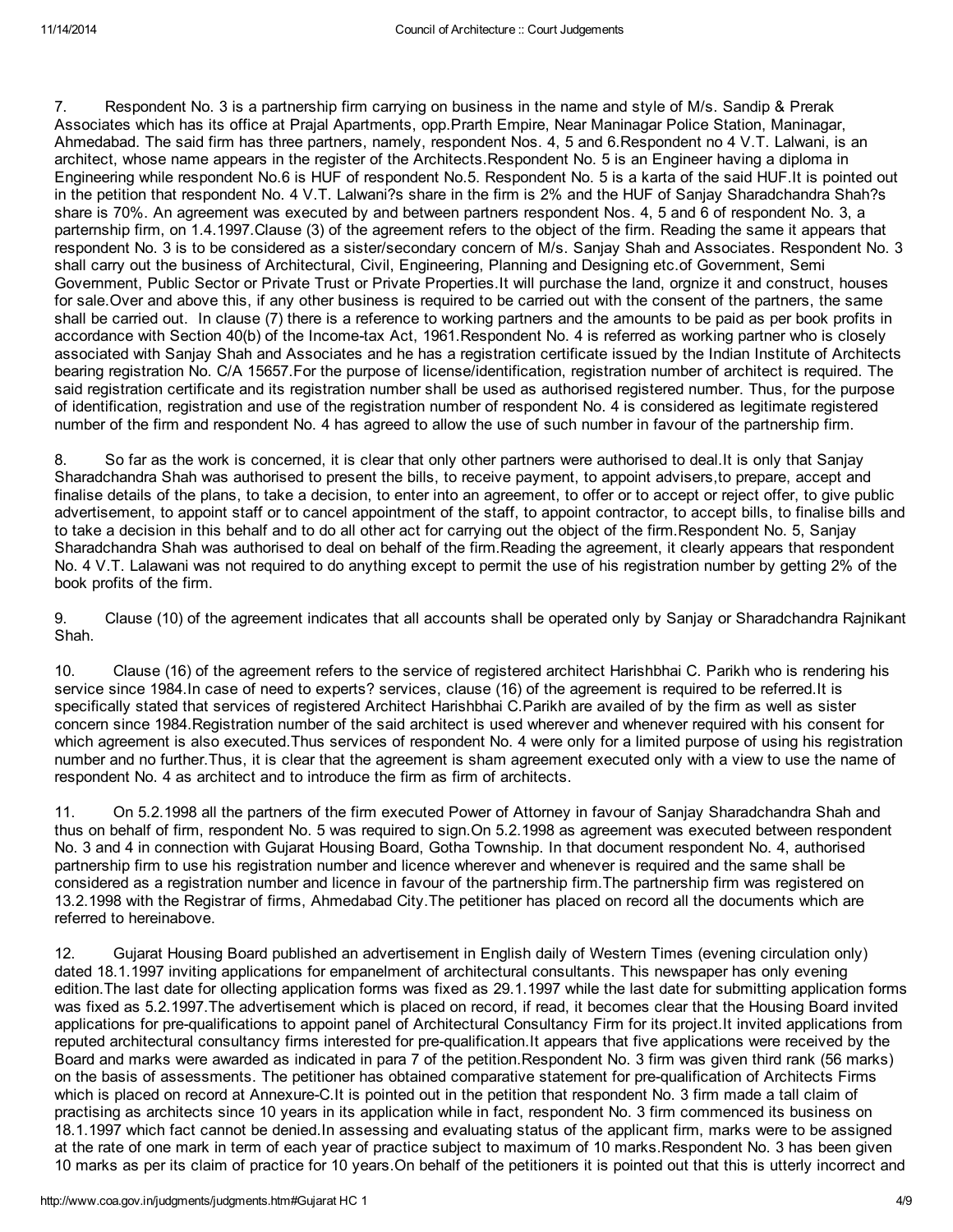misleading.It is clear that the firm came into existence only in 1997 and therefore was not entitled to have the credit of 10 marks at the rate of one mark per year.It is suggested that the respondent Board has connived at this glaring lapse with a view to favour the respondent No. 3 firm and its partners.

13. As indicated in earlier part of the judgment that out of the three partners only respondent No. 4 Mr. V.T. Lalwani, partner of respondent

No. 3, is an architect.As per the public advertisement, applications were invited latest by 5.2.1997.An agreement that respondent Nos. 4,5 and 6 executed on 1.4.1997, is much later than the date on which application was submitted pursuant to the advertisement of the respondent Board dated 18.1.1997.Surprisingly, respondents have come out with a case that they commenced business on 18.1.1997, the date on which advertisement appeared in the newspaper.It is thus pointed out that the marks given by the respondent Board are incorrect and are given only with a view to favour respondent No. 3.The petitioner has specifically averred in the petition in para 11 that as per the provisions of Section 2(a) to 2(e) and Section 35 and Section 37 of the Architects Act, there cannot be a partnership between an architect and non-architect.It is further submitted by the petitioner that the firm having all the partners who are architects can introduce the firm as an architectural firm or architectural consultant.If one of the partners of the firm is not an architect, the firm cannot be introduced as an architectural consutancy firm or cannot be appointed as an architectural firm.Section 45 of the Architects Act permits the Council with the approval of the Central Government to make regulations not inconsistent with the provisions of the Act or Rules thereunder to carry out the purpose of this Act.Section 44 of the Architects Act empowers the Central Government to make Rules.The Rules made under this section is to be laid as soon as may be after it is made before each House of Parliament. Reading this section it clearly appears that the consent of each House of Parliament is required.There is rule making power and the Central government has made regulations known as Architects (Professional Conduct) Regulations, 1989 which prescribes that all partners in a firm of architects should be registered architects. It is submitted before us that respondent No. 5 being a diploma holder in Civil Engineering and not an architect, the firm cannot be said to have been constituted by architects and thus not in accordance with law.It is further submitted by the learned counsel for the petitioner that the respondent No. 3 are hand in glove to share consultancy fees of Rs. 10 crores to be paid by the respondent Board.

14. The respondent Housing Board has its own architectural department and is having about 200 qualified Engineers and architect personnels from the level of Chief Engineer to Junior Engineer.It is specifically averred in the petition that despite this huge infrastructure, having experienced and qualified Engineers and Architects who have prepared the master plan and design for Gotha Housing Township, the respondent Board has appointed the respondent No. 3 firm only to siphon the funds of Gujarat Housing Board illegally.

15. On behalf of respondent Housing Board an affidavit is filed by one Patel Ramanlal Bhulabhai.In the title of the affidavit or in the operative part of the affidavit we do not find the status of deponent and therefore it is difficult for us to state in what capacity he has filed the affidavit.The Housing Board has come out with a case that the members of the Indian Institute of Architects are interested persons and have invoked the jurisdiction of this court to decide the disputed questions of facts.

16. With regard to the advertisement given in Western Times dated 18.1.1997 the Housing Board has come out with an explanation that the Housing Board is expected to send the information to the District Information Officer of the Government of Gujarat and it is for him to decide as to in which newspaper the advertisement should be published.It is submitted that thus the Housing Board has no control over the said department regarding giving of the advertisement in a particular newspaper.It is specifically averred in para 7 of the affidavit that "I say that referring to the advertisement, it is clear that there was no intention of the Gujarat Housing Board to give consultancy of township i.e. Gotha Oganaj to respondent Nos. 3 to 6.In fact, the advertisement makes it clear that it was intended to create a general panel of architects consultancy firm in Ahmedabed, Baroda and Rajkot circles separately."The Housing Board has further stated in the affidavit that the Board had not decided to give advertisement in a particular newspaper and it had not advertised for giving consultancy to private architects for its particular township of Gotha-Oganaj.

17. With regard to the firm, in para 8 of the affidavit the Housing Board has come out with a version that respondent No. 3 firm is a sister concern of M/s.Sanjay Shah & Associates and that the partners of the firm are the partners of the said firm.It is further stated in the affidavit that M/s.Sanjay & Associates was working as Architects and Engineers.It is further averred in the affidavit by the deponent that respondent No.3 firm was formed in 1997 with the intention to provide the architectural services to the Government and in view of this fact 10 marks were awarded to respondent No. 3 considering the experience of M/s. Sanjay Shah & Associates.Deponent of the affidavit has not placed on record any material to indicate the work entrusted to M/s. Sanjay Shah and Associates, working as Architects and Engineers or no documentary evidence is placed on record for that firm to indicate its existence etc.Thus, wrong excuse is given for awarding them 10 marks.In para 9 of the affidavit the Housing Board has given details about the work so as to justify that the work is required to be done by an Architect and Engineer.From the contents of para 9 it appears that the board is trying to suggest that majority of the work was required to be done by an Engineer and not by an Architect and work was not within the scope of the firm managed by architects alone and thus has tried to justify the inclusion of name of respondent No. 3 in the panel of architects.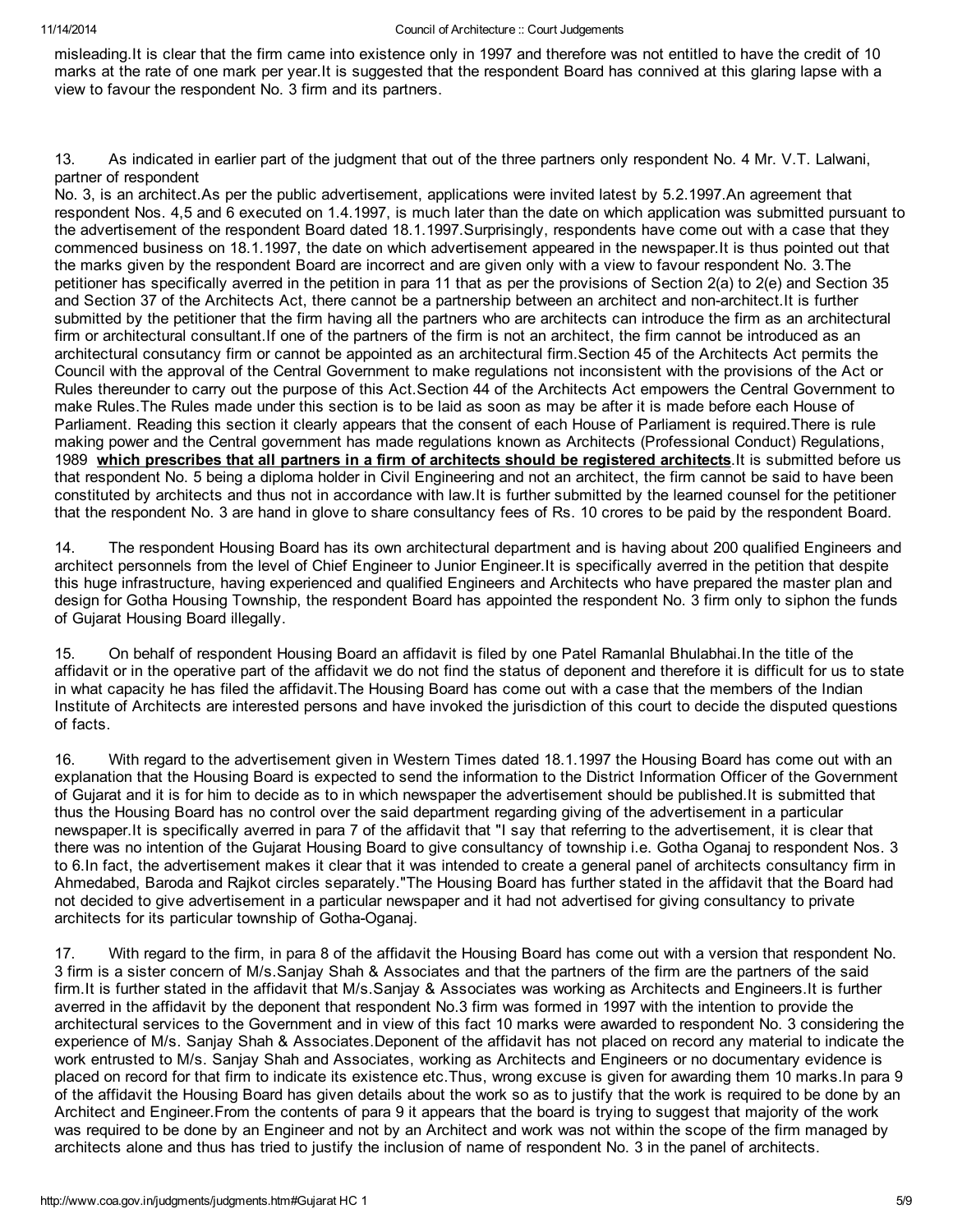18. Respondent Board in para 13 of the affidavit has suggested that the Housing Board has awarded consultancy services to the firm and not to the individual partners.The Board is of the opinion that if the firm is having a registered architect as a partner it complies with the guidelines.The Board has denied that it had 2000 qualified Engineers and Architects from the level of Chief Engineer to the level of Junior Engineers It is averred that in fact the Board has strength of 180 qualified engineers and architects.From the affidavit it appears that incorrect figure of "2000" qualified engineers was referred and therefore the Board has denied the same but has admitted about staff of 180 persons as stated hereinabove.In the affidavit it is admitted that the Board has technical staff who are trained and experienced in planning, supervision etc.in conformity with the Government rules and regulations.However, it is stated that the staff is not in touch with the prevailing trends of the market. Thus, the officer of the respondent Board is conveying that the officers of the respondent Board are not upto date with the day-to-day management and research in the Engineering or housing sector.The Board has justified its action by stating that to develop the Township with modern concept of living, it has decided vide its Resolution No. 209/97 dated 27.6.1997 to avail of the services of private architectural consultancy.

19. We have perused the affidavit placed on record by respondent No. 7, Council of Architects, affidavit in rejoinder on behalf on the petitioner and the affidavit filed on behalf of respondent Nos. 3,5 and 6.It was submitted before us that in the architectural firm it is not necessary that all the partners must be architects.It was submitted before us that huge work is entrusted to respondent No. 3 and interference by this court at this stage would stall the work which is in progress.It was submitted before us that the scheme will be completed within a short period.A statement showing progress of different schemes of Gujarat Housing Board, Ahmedabad, in township Gotha-Oganaj is placed before us.So far as residential development of 205 LIG T/S and 196 MIG T/S is concerned it was submitted that the work has been completed.With regard to other work in progress we have perused the details.So far as these two schemes are concerned, planning was undertaken by Gujarat Housing Board which is clear from the remarks column.So far as the other types of work is concerned, the statement makes it clear that except 401 houses referred to hereinabove, nothing is completed. Out of 5629 residential houses except 401 houses, one entrance gate and one amenity (out of 16), no construction work is carried out.So far as the infrastructure development is concerned, no roads are constructed.For 1583 houses tenders are only finalised. For 586 houses tenders are under finalisation and for 1668 houses tenders are not invited.It appears that for about 1111 tenements there is some progress but what is the stage of construction is not placed on record.Whether digging of the ground is completed for construction or whether plinth area is completed or what type of work has been carried out has not been stated.Thus, except 401 houses not a single house is ready.

20. An application was submitted by the learned advocate Mr.Clerk being Civil application No. 12021 of 1999 on behalf of Gujarat Housing Board Engineers Association through its President for joining as a party but after some hearing it was stated that if the application is to be allowed then the respondents would like to file reply and thus wanted to delay the hearing of the matter.Even otherwise, in our opinion, it is not necessary to entertain the application as the court can decide the matter in absence of applicants of Civil Application No. 12021 of 1999. The applicants are not likely to be adversely affected.No relief is sought against the applicants.Hence this Civil Application is rejected.

21. The dispute between the petitioner and the Housing Board is required to be decided, in view of the aforesaid facts and circumstances.One will also have to consider the contents of the advertisement and the extent of the circulation and the type of publication.On the basis of the advertisement and the extent of the circulation etc., can it be said that all the firms, association of persons, association of architects were deprived of submitting applications and by short circulation, people were not duly informed?

22. Reading the advertisement at Annexure - A, copy of which is at page 113 at Annexure-B (collectively) filed by respondent No. 2, it is clear that the Housing Board was intending to invite applications from Reputed Architectural Consultancy Firms, and for the purpose of pre-qualification for architectural consultancy services with a view to appoint panels of Architectural Consultancy Firms, advertisement was given.Obviously, in view of the words used in the advertisement "Architectural Consultancy Firms" a person reading the advertisement would consider that an application can be submitted only by a firm of architects and not by a firm or association of persons of which one is not an architect as defined in Architects Act.In view of this advertisement, persons similarly situated like respondent No. 3 were obviously deprived of making application.When the Board is taking a decision, it was the duty of the Board to give publicity correctly.If it wanted to have only Architectural Consultancy Firms then it should have used the words as are used in the advertisement. After filing the petition respondent Board has come out with a version that the nature of work was such which could not be carried out by the architects alone.If that was the opinion of the Board at the time of issuing the advertisement, the Board could have said it clearly that the firms or association of persons of which one partner of the firm need not be an architect can apply and architects, with engineers as the partners, even diploma holders, can apply for the pre-qualification of services.Fact that the words 'Architectural Consultancy Firms' indicate that all the partners of the firm must be architects.It is clear that the Board is managed by the persons having qualifications in various branches.They have their own Law Officers.The Board is aware about the distinction between Architects and Engineers.The Board has employed in its services Engineers and Architects and therefore it was known to the Board the clear distinction between Architects and Engineers.Qualifications for Architects are prescribed in the Schedule of the Architects Act.Reading the Schedule it is clear that even a person not engaged in housing activities would know the distinction between Architects and Engineers.Therefore, it is difficult to accept the contention raised by the Board.The Board could have accepted applications on behalf of firms of architects alone.Thus, on the material aspect the Board has committed a serious error in accepting the application of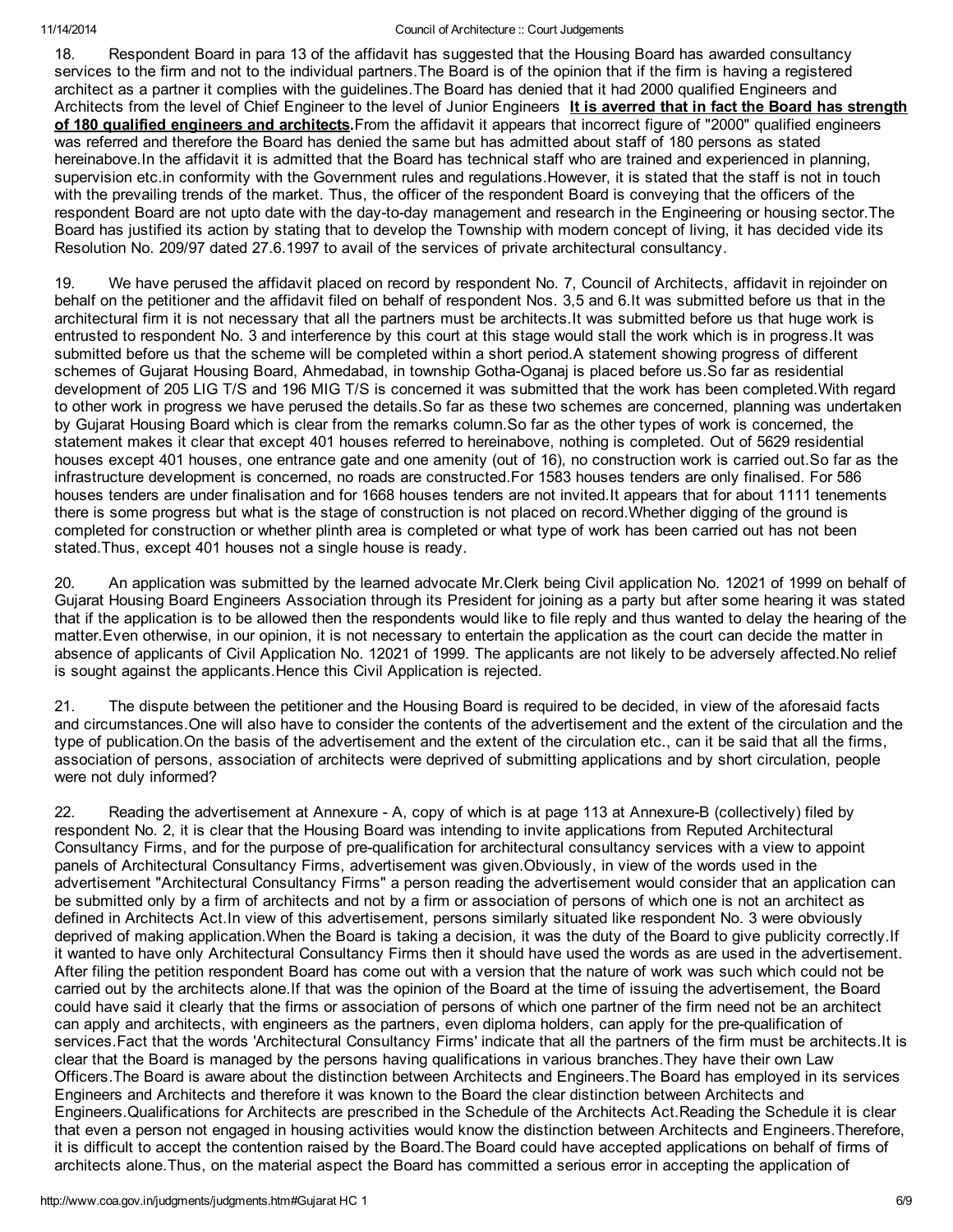respondent No. 3 a firm of an architect and an Engineer as an application submitted by a firm of Architects.

23. It is also required to be noted that looking to the agreement executed by and between the partners which has been discussed in detail in earlier part of the judgement and the power of attorney executed in favour of the firm by respondent No. 4, it is clear that the services of the architect as such were never solicited by the firm. The fact that agreement came to be executed between respondent No. 4 and 3 permitting the use of registration number and licence wherever and whenever required and under the agreement of partnership, the bank accounts were to be operated only by the respondent No. 5 and one Sharadchandra Rajnikant Shah.It clearly appears that respondent No. 4 had to play no role in carrying out day-to-day activities of the firm.The aforesaid aspect is strengthened by the fact that the document of partnership refers that the respondent No. 4 has to permit the use of his registration number and licence as if it is the number of the partnership firm and the licence of the partnership firm and that all types of transactions were required to be entertained by Sanjay Sharadchandra Shah, respondent No. 5. Thus, the name of respondent No. 4 was used merely for the purpose of constituting a firm for the purpose of introducing the firm as the firm of architects.Respondent No. 4 in his affidavit has stated that he had been actively involved in diligently rendering complete and comprehensive architectural services for development of the entire Township project of respondent no. 2 Board at village Gotha near Ahmedabad.No material is placed for the said purpose.The documents i.e. partnership deed and documents placed on record refer contrary to that.In his affidavit he has referred having his association with Sanjay Sharadchandra Shah and Associates, the firm which is providing technical consultancy in practice of Architecture, Engineering & Interior designs.He has stated that he is an active professional since 1984 with respondent No. 5. At the cost of repetition, it is required to be stated that the firm of architects can only have architects as its partners.However, it is open for an architect and an engineer to enter into an agreement of partnership and to carry on business but certainly such firm cannot introduce itself as the firm of architects or architectural consultancy firm.Respondent No. 4 has kept mum about the work to be carried out specifically by him.All aforesaid circumstances go to strengthen the say of the petitioner.

24. What was the necessity for the respondent No. 4, 5 and 6 to enter into an agreement on 1.4.97 for having commenced business on 18.1.1997?The partnership deed is silent about the intention of the partners to carry on business as architectural consultancy firm.If that was so they would have referred in agreement itself.Therefore, it appears that after submitting an application, documents might have been executed later i.e. on 1.4.1997.Respondents ought to have placed on record details of application indicating the fact that three partners were partners of the firm and were applying in response to the advertisement.It appears that as and when necessity arose agreements were executed.Power of attorney is executed on 5.2.1998 by respondent No. 4 authorising Sanjay Sharadchandra Shah to act on behalf partnership firm and on the same date an agreement has been executed authorising the partnership firm to use his registration number and licence whenever and wherever required.It is also interesting to note that the firm is registered with the Registrar of Firms thereafter on 13.2.1998.There is an agreement between the Executive Engineer, Housing Division of Gujarat Housing Board and respondent No. 5. This clearly reveals that after this agreement, a further agreement between the partners of the firm has been executed so as to exclude respondent No. 4 from acting on behalf of the firm and authorising respondent No. 5 to act on behalf of the firm.Thus, it is clear that there was no firm in existence on the day on which advertisement appeared or the firm has not carried out any work prior thereto.There is nothing to indicate what type of work has been carried out by the firm.Therefore, also the marks awarded to respondent No. 3 firm are awarded arbitrarily in empaneling respondent No. 3 in the panel as Architectural Consultancy Firms.

25. So far as the publicity is concerned, the project for constructing housing was required to be undertaken by three Circles, namely, Ahmedabad, Baroda and Rajkot.The scheme in question involves huge amount.For one project, consultancy fees of Rs. 10 crores are to be paid.This Figure indicates the nature of the work.The total houses, under the scheme for which respondent No. 3 is appointed, required to be constructed are 5629 houses in large area of land situated on the border of Ahmedabad city.This is not the only scheme.For the purpose of preparing panel for carrying out huge work, it was the duty of the respondent Housing Board to see that there is proper advertisement.

26. The advertisement at Annexure-A as well as at Annexure-B collectively suggest for preparation of a panel of Architectural Consultancy Firms.No details about the projects to be undertaken or cost of projects to be undertaken are given.Advertisement nowhere refers the nature of work to be carried out with the help of an Engineer.Thus, an architect, reading the advertisement would be under an impression that the architect whose name will be empaneled will be required to carry out the work as an architect only.It is to be remembered that the nature of work to be performed by an architect and by an engineer is different though there may be overlapping.Grolier Electronic Publishing has published notes with regard to architects, architecture, modern architecture, civil engineering.Architecture is probably the oldest of the fine arts.In this country as well as in Western countries, even today, there are number of buildings constructed before several years.In medieval illuminated manuscripts, God was frequently shown armed with compass and mason?s square, as an Architect of the Universe.History of significant buildings, castles, cathedrals, palaces, temples and manor institutional monuments shows what is the architecture.

27. Well-known authors while describing architecture have taken care after. Scrutinising the nature of work performed by architects in the past and in the present.The sum and substance with regard to architecture can be said in four ways; all valid, all interrelated.It is the art and method of erecting structures; it is a planned entity, the result of a conscious act; it is a body or corpus of work; it is a way to build.A good definition was provided by Roman architect VITRUVIUS in the 1st century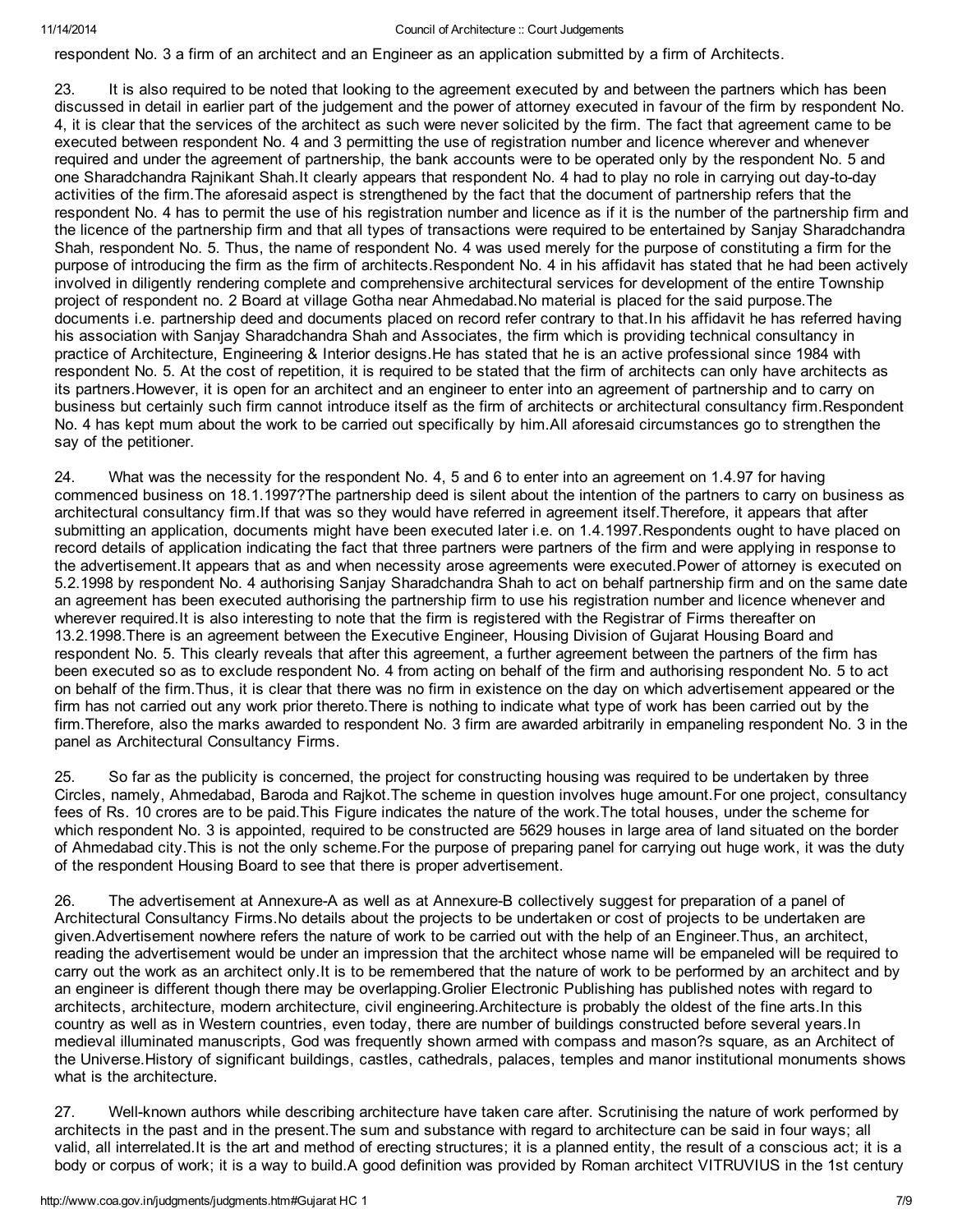AD and later on translated from Latin into English during the 17th century by Sir Henry Wotton.The definition recognizes that architecture embraces functional, technological and aesthetic requirements; it must have commodities (utilitarian qualities), firmness (structural stability and sound construction) and delighte (attractive appearance).

28. The name of architects first began to be known in Italy during the RENAISSANCE in the 15TH and 16TH centuries.The idea of a professional architect with formal training and academic qualification is a product of the 19th century.In 1819 architecture courses were instituted at the ECOLE DES BEAUX ARTS (School of Fine Arts) in Paris; and thereafter in various universities in different years.The said art has retained to some extent its local requirements.Contemporary architects and scholars emphasize the influences of technology on the development of buildings.The use of iron and steel beams and columns released the wall from its traditional load bearing function and allowed architects to incorporate enormous windows and wide, open-plan floors, two of the most significant characteristics of modern architecture. No large modern building, however, would be practicable without the parallel development of elevators, central heating and ventilation systems, and electric lighting devices. Today, the system has further added the use of electronic devices with includes computers, video cameras and communication network.

29. Architects considering the requirements of the time and need of people have to plan from townships to cities or big complexes such as commercial and residential.They have to bear in mind different requirement of the people in a country.Architects are also required to keep in mind the most important aspect which is known as 'cost factor'.So far as the Civil Engineers are concerned, ordinarily they are engaged in designing and constructing major structures and facilities bridges, dams, tunnels, tall buildings, factories, highways, airports, railroads, and so on.There is a significant contribution by this branch also and has glorified by creation of sanitary system to reduce disease and improve the environment.Transportation is one branch and it has divisions such as highway, bridge and traffic engineering.Another branch known as structural engineering has to concentrate on the design of bridges and large buildings. **Structural engineer may** cooperate with an architect, who concentrates on the aesthetic and functional aspects of design while the engineer is concerned with materials, methods of construction and other technical requirements. The present day sanitary engineer is concerned with water supply and sewerage systems for collecting and processing human wastes.Some Civil Engineers manage the construction of other engineers' designs, concerning themselves with the scheduling and coordinating phases of construction and inspection to assure adherence to specifications.Considering various aspects it is clear that the function of Architects and Civil Engineer cannot be the same.To some extent, the work might be appearing to be overlapping.The Engineer may carry out the work of erecting a building as per the design prepared by the architect.Architect may require supervision of the work carried out by the Engineer.It may be that in some cases one may require assistance of architect and engineer to complete the work but at the same time it must not be forgotten that the legislature has taken note of the fact that architects are professionals and qualifications are enumerated in the schedule to the Architects Act. So far as the Civil Engineers are concerned, nothing has been placed before us indicating that they are required to be enrolled with the statutory body recognised under the Act, empowering the statutory body to exercise powers over the members or to take action, such as disciplinary action.An engineer cannot be equated with an architect.This important aspect has been lost sight of by the Board while scrutinising the application.

30. The Board has come out with a very weak defence that it was for the government to take a decision as to in which newspaper the advertisement should be circulated.Gujarat Housing Board should know its duties very well.It was for the Board to realize as what would be the outcome if there is no proper advertisement.It was the duty of the Board to see that there is proper circulating by giving advertisement in a newspaper having larger circulation.In our opinion, circulation of advertisement or publishing an advertisement in a newspaper having circulation in the evening only may not serve the purpose. General public is in the habit of reading the daily newspaper in the morning.It was the duty of the respondent Board to see that their advertisement is published in daily newspaper having vast circulation and having not done so, this advertisement has not served the purpose and possibly by giving advertisement in a newspaper having no larger publicity and having publication in the evening has benefited certain persons.The fact that in Gujarat out of more than 500 architects, very limited number of persons have submitted applications clearly indicates that there was no wide publicity and the person who were aware about the intention of the Board might have applied.Therefore also in absence of proper publication, it cannot be said that the Board has given proper publicity.

31. In view of the fact that Board though invited applications only from Architectural Consultancy Firms has treated the application submitted on behalf of the firm having not all the partners as architects.The decision taken by the Board for preparing panel is bad in law and it must be quashed and set aside on the ground that respondent No. 3 is not an architectural consultancy firm.In view of the provisions contained in Architects (Professional Conduct) Regulation, 1989 the Board has committed a serious error in accepting the application.The decision of the Board is also required to be quashed and set aside on the ground that it has deprived others who were similarly situated like respondent No. 3. If in the advertisement, the Board would have made it clear that the association of persons or firm consisting of the architects and engineers can apply then possibly no injustice could be said to have been done.The petition is thus required to be allowed.As a result, inclusion of respondent No. 3 in the panel of "Architectural Consultancy Firms" is not in accordance with law. Respondent No. 3 cannot be identified as a firm of architects.The agreement entered into between Gujarat Housing Board and respondent No. 3 on the basis that respondent No. 3 is a firm of architects, which in fact is not, is hereby quashed and set aside.However, it is directed that the Board shall carry out its obligation for the work carried out by the respondent No. 3 till this date.